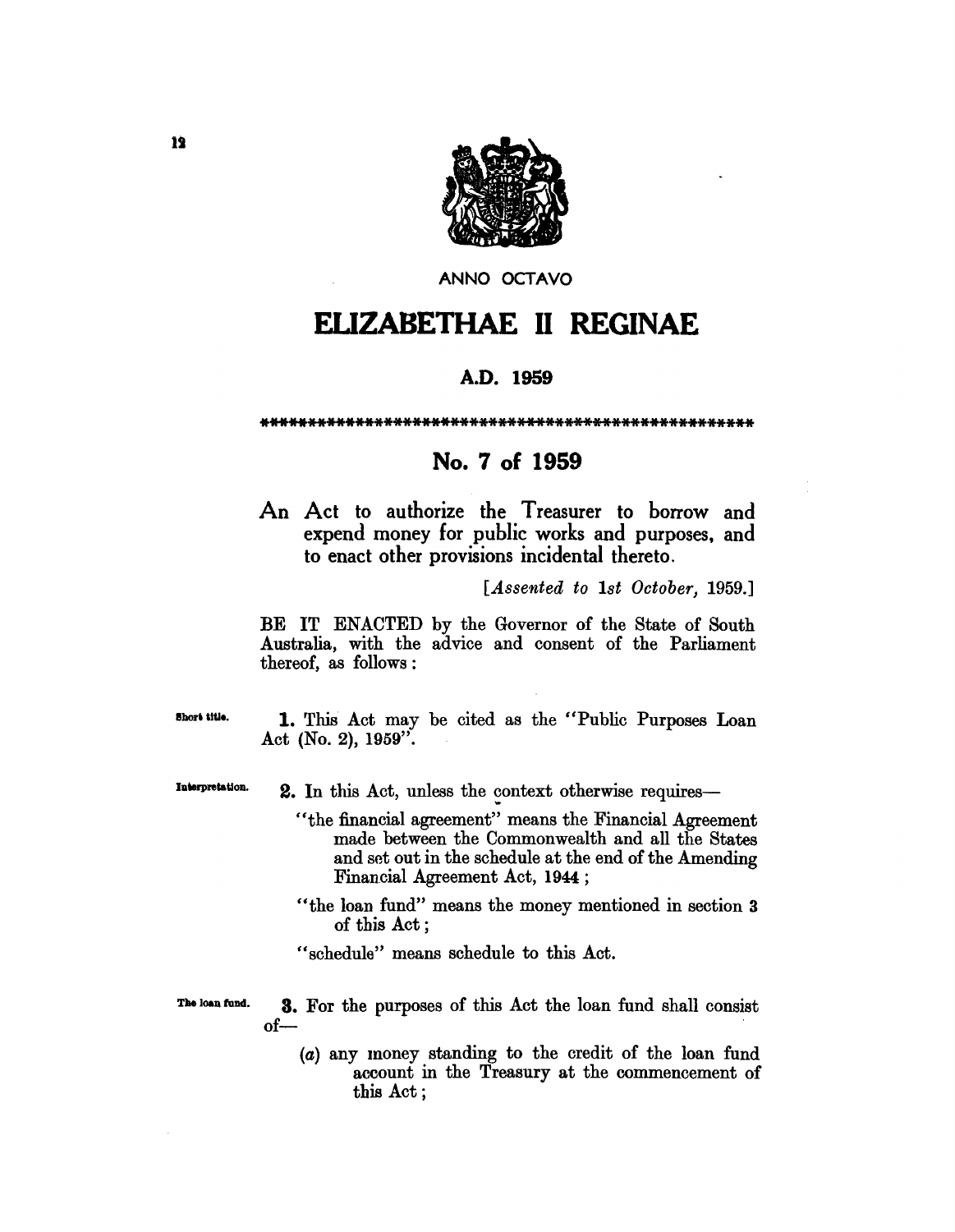- (b) all money received after the commencement of this Act by the Treasurer in repayment of advances made, or money expended, out of money borrowed under any Act;
- (c) all surplus revenue applied after the commencement of this Act to loan accounts in accordance with section 30 of the Public Finance Act, 1936-1954 ;
- (d) the money borrowed under this Act.

4. The Treasurer may arrange for the sum of twenty-five Power to million four hundred thousand pounds to be borrowed on behalf of the State in accordance with the financial agreement.

5. (1) There may be issued out of the loan fund any sums  $_{\text{sublization of}}^{Irm.}$ not exceeding twenty-nine million pounds. The money from the money from  $\frac{m}{\text{loop from}}$ 

(2) The sums so issued shall be applied for the purposes mentioned in the schedule.

(3) If the amount mentioned in any line of the schedule as the proposed expenditure for the work or purpose mentioned in that line is insufficient for that work or purpose, the Treasurer may issue additional money from the loan fund for that work or purpose but so that the total amount issued under this Act from the loan fund during the financial year 1959-1960 for works and purposes mentioned in the schedule shall not exceed twenty-nine million pounds.

 $6.$  The Treasurer may- $\overline{\phantom{a}}$ 

- (a) in addition to the other amounts authorized by this Act to be borrowed, arrange for the borrowing on behalf of the State in accordance with the financial agreement of a sum equal to the discounts, charges and expenses incurred in connection with the borrowing of money under this Act;
- (b) issue a sum equal to those discounts, charges and expenses out of the loan fund, and apply the sum so issued in payment of those discounts, charges and expenses.

7. If the money in the loan fund is at any time insufficient remporary for the purpose of carrying out the works and purposes men- real works. tioned in the schedule the Treasurer may use other money in his hands for those purposes, but any money so used shall be repaid from the loan fund as soon as there is sufficient money in that fund to make the repayment.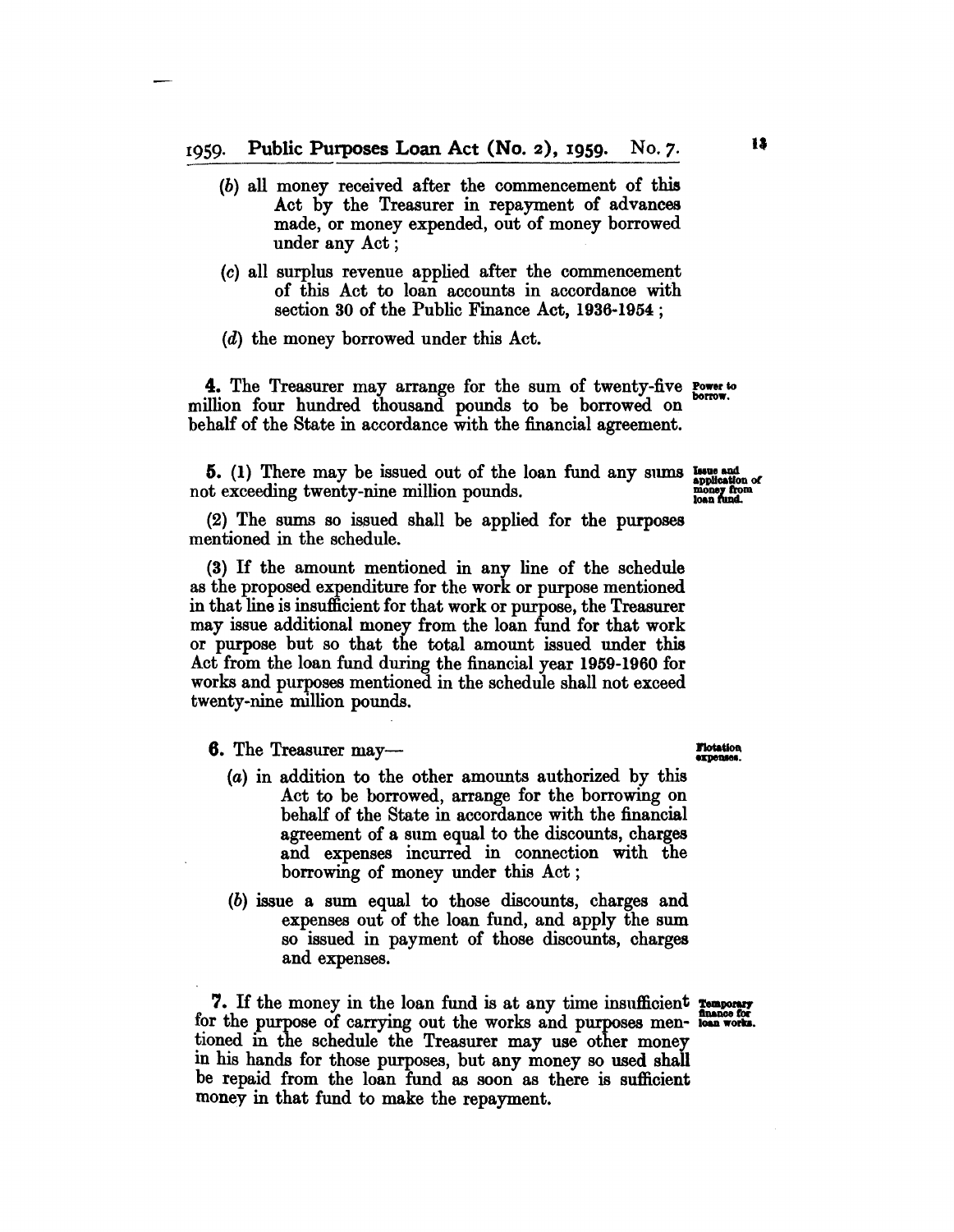Power to borrow and apply loan money In 1960·1961.

8. (1) The Treasurer may arrange to borrow, during the period between the 30th June, 1960, and the commencement of the Act authorizing the raising and expenditure of loan money for the financial year 1960-1961, on behalf of the State in accordance with the financial agreement any sums not exceeding ten million pounds.

(2) There may be issued out of the loan fund during the said period any sums not exceeding ten million pounds.

(3) Any sum so issued shall be applied to meet expenditure on all or any of the loan undertakings mentioned in the schedule during the said period and the amount to be allocated to each such undertaking shal1 be determined by the Treasurer.

Duration of Act.

 $\epsilon=4$ 

9. The authority to borrow money and to issue and apply money from the loan fund, given by sections 4 and 5 of this Act shall cease on the thirtieth day of June, 1960.

Authority to spend<br>Commonwealth<br>Aid Roads<br>Grant.

10. All money received by the State from the Commonwealth by way of grants under the Commonwealth Aid Roads Act, 1959, or any amendment thereof, or any Act substituted therefor, shall be paid to a special account in the books of the Treasurer, and the Treasurer shall on the request of the Minister of Local Government issue and payout of the money so credited such sums as are required for purposes specified in the said Act.

Commence. ment of Act.

 $\mathcal{L}_{\mathcal{A}}$  ,  $\mathcal{L}_{\mathcal{A}}$ 

11. This Act shall be deemed to have come into operation on the first day of July, nineteen hundred and fifty-nine.

In the name and on behalf of Her Majesty, I hereby assent to this Bill.

 $\sim$ 

#### R. A. GEORGE, Governor.

 $\mathbb{R}^{d}$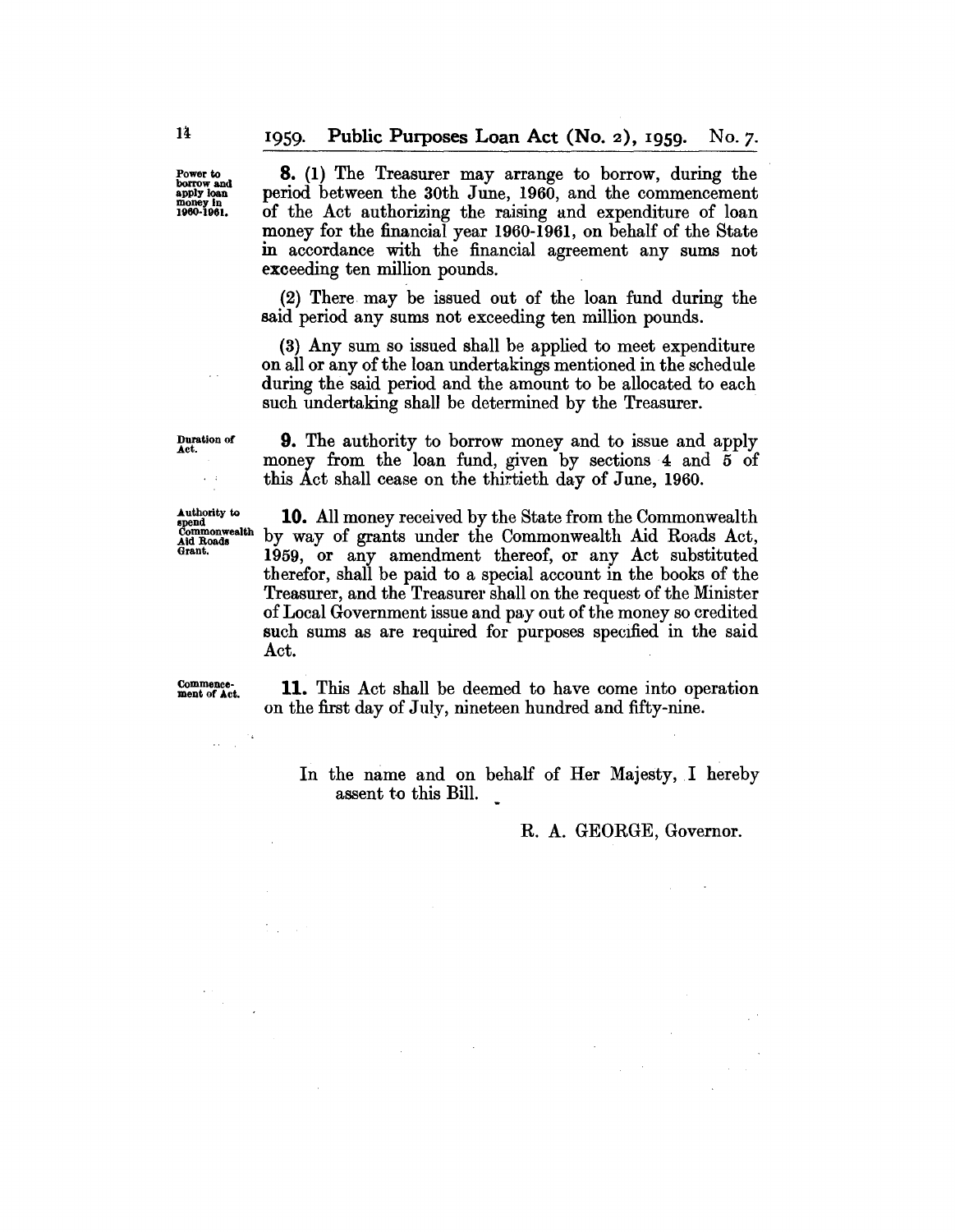J.

## SCHEDULE.

#### *Amounts Proposed to be Expended from the Loan Fund* During *the Financial Year Ending 30th June, 1960.*

| Loan Undertakings.                                         | Estimated<br>Expenditure. |
|------------------------------------------------------------|---------------------------|
| STATE BANK.                                                | £                         |
| Advances for Homes                                         | 2,750,000                 |
|                                                            | 300,000                   |
|                                                            | 50,000                    |
| Loans for Fencing and Water Piping                         | 5,000                     |
|                                                            | 1.000                     |
| Advances to State Bank                                     | 350,000                   |
| Loans for Water Conservation                               | 6,000                     |
| HIGHWAYS AND LOCAL GOVERNMENT.                             |                           |
| Roads and Bridges                                          | 250,000                   |
| <b>LANDS.</b>                                              |                           |
| Land Repurchase for Closer Settlement                      | 1,000                     |
| Crown Lands Development Act                                | <b>100,000</b>            |
| Settlement of Discharged Soldiers on the Land, 1914-18 War | <b>2.000</b>              |
| Lands Department-Buildings, plant, etc.                    | 25,000                    |
| IRRIGATION AND DRAINAGE.                                   |                           |
| Irrigation and Reclamation of Swamp Lands                  | 300,000                   |
| Lessees Reclaimed Swamp Lands-Loans to                     | 1,000                     |
| South-Eastern Drainage                                     | 500,000                   |
| WOODS AND FORESTS.                                         |                           |
| Afforestation and Timber Milling                           | 1,150,000                 |
| <b>RAILWAYS.</b>                                           |                           |
| Railway Accommodation                                      | 2,750,000                 |
|                                                            |                           |
| HARB ORS BOARD.                                            |                           |
| arbors Accommodation                                       | 1,200,000                 |
| ENGINEERING AND WATER SUPPLY.                              |                           |
| Waterworks and Sewers                                      | 7,900,000                 |
| River Murray Weirs, Dams, Locks, Etc.                      | 250,000                   |
| ARCHITECT-IN-CHIEF.                                        |                           |
| Government Buildings and Land                              | 6,750,000                 |
|                                                            |                           |